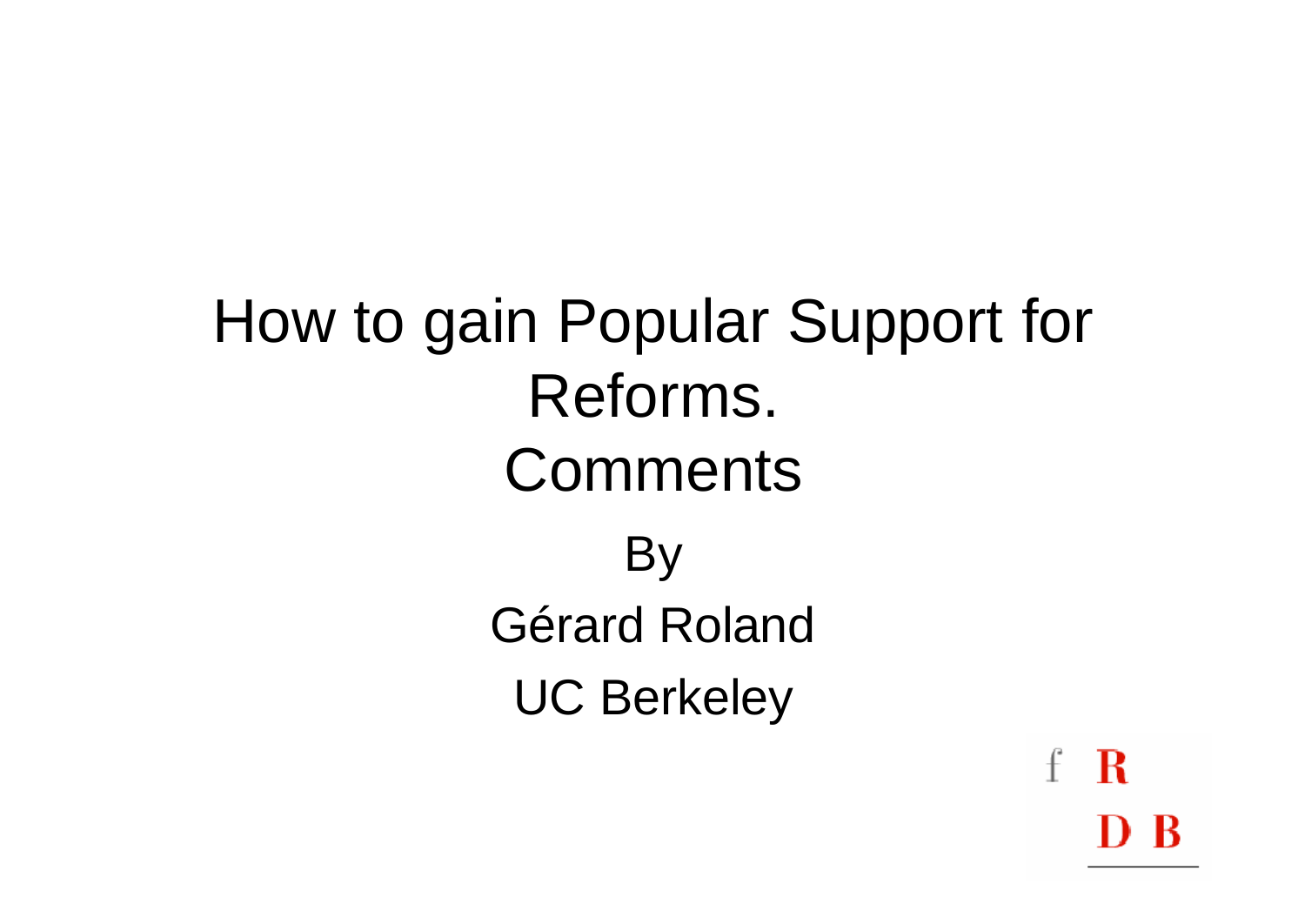- Welcome report on political economy of reforms blending facts, theory, case studies.
- Political economy of reforms was very important for the transition from socialism to capitalism.
- Is important today in the European Union and in individual member states: Challenges of:
	- Institutional reforms
	- Pension reform and reform of welfare state
	- Labor market reform
	- Product market reform
	- Capital market reform
	- Education reform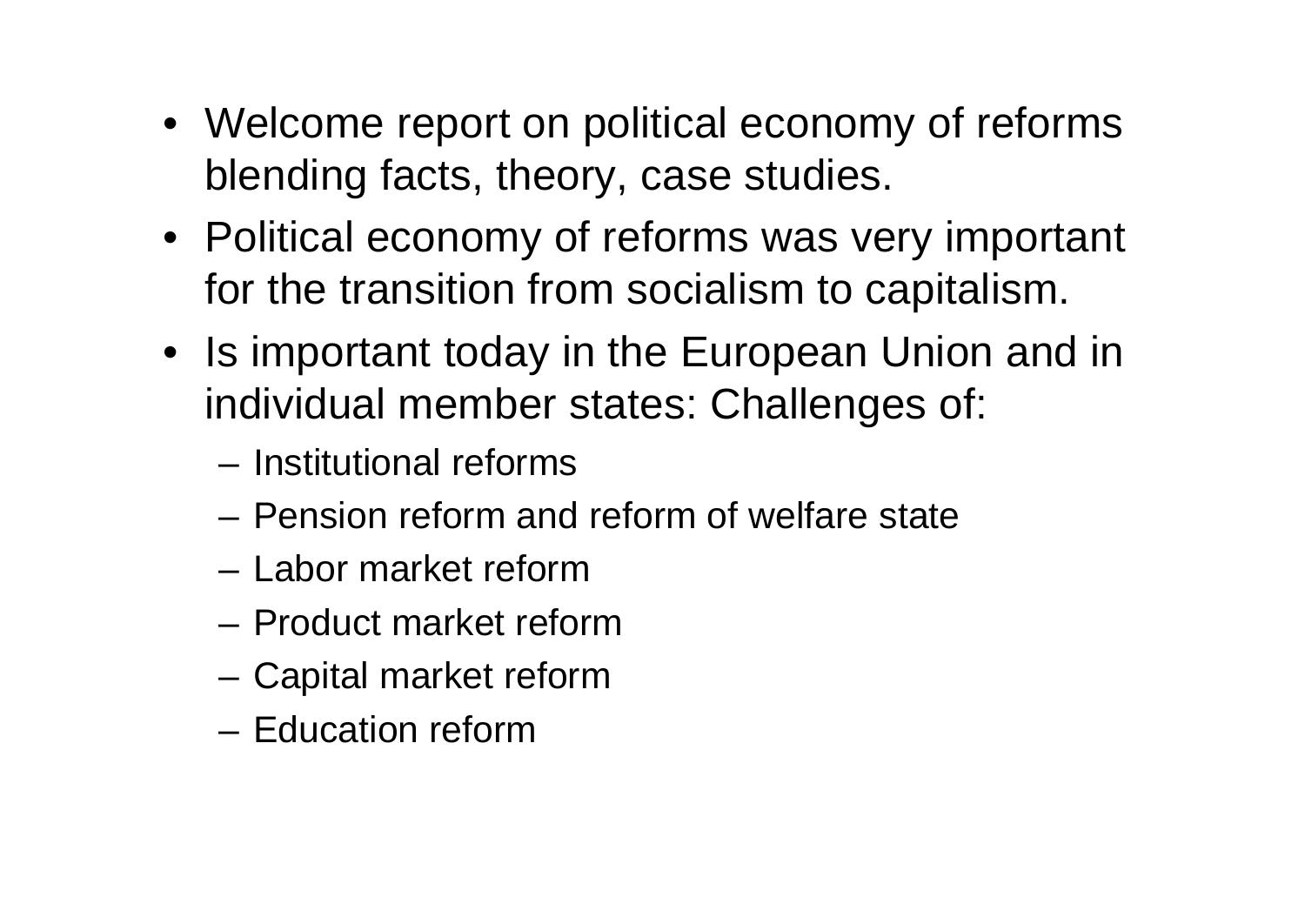- Pensions: Ideological push in UK facilitated by majoritarian system vs gradual plan in Italy triggered by fiscal situation (and EMU). Clear story and good contrast.
- Labor market: Denmark had flexibility but high insurance, Spain rigidity and low insurance. In both, reforms passed only through social dialogue. Comparison for reforms well chosen?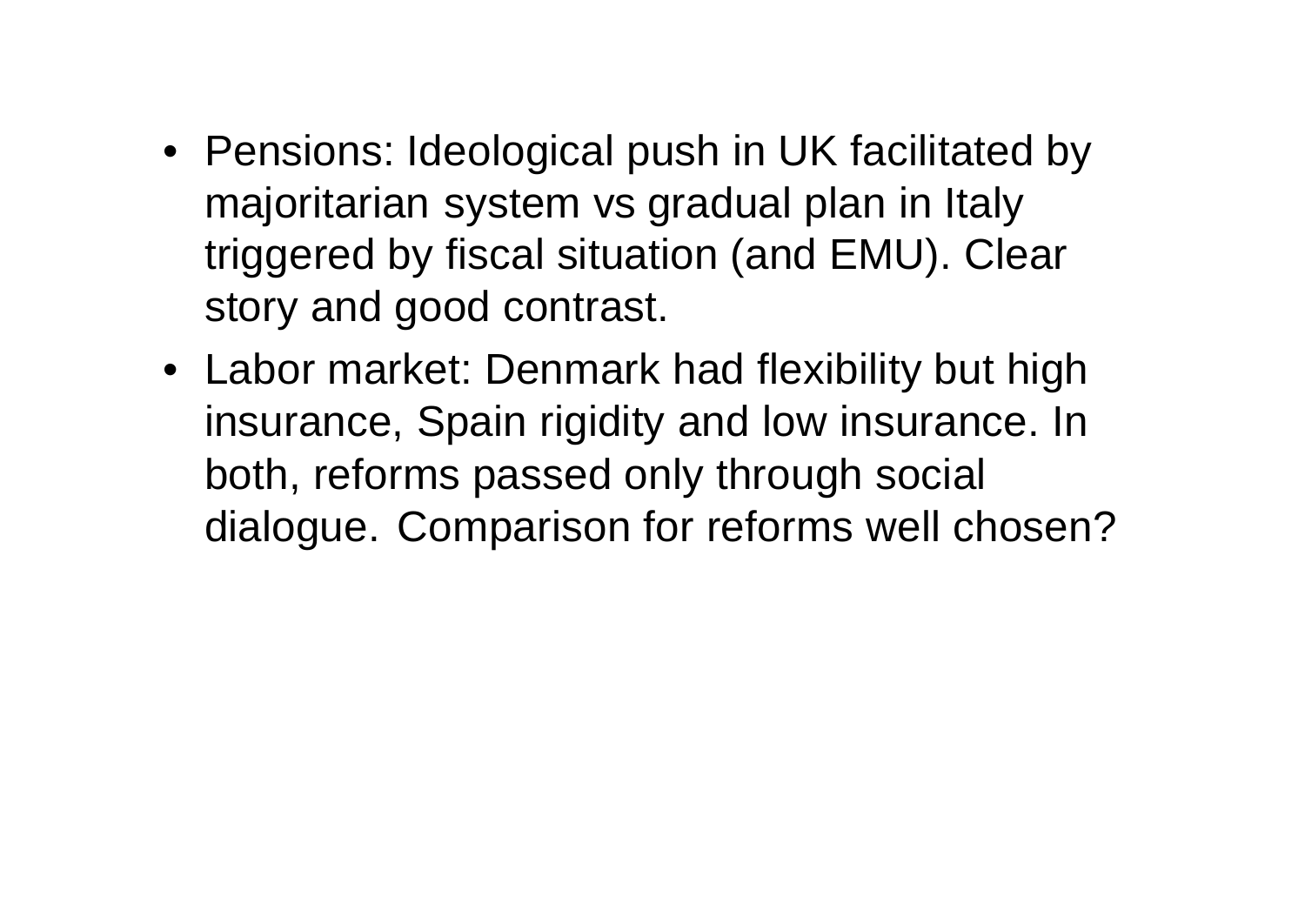• Product market: cross-country analysis. Variation in extent and timing of reforms. Role of technological progress. Difficult to interpret correlation between intensity of deregulation and share of industry in final consumption. Contrast between Italian success and French failure not clear. Gradual approach by "divide and rule" and disenfranchising special interests.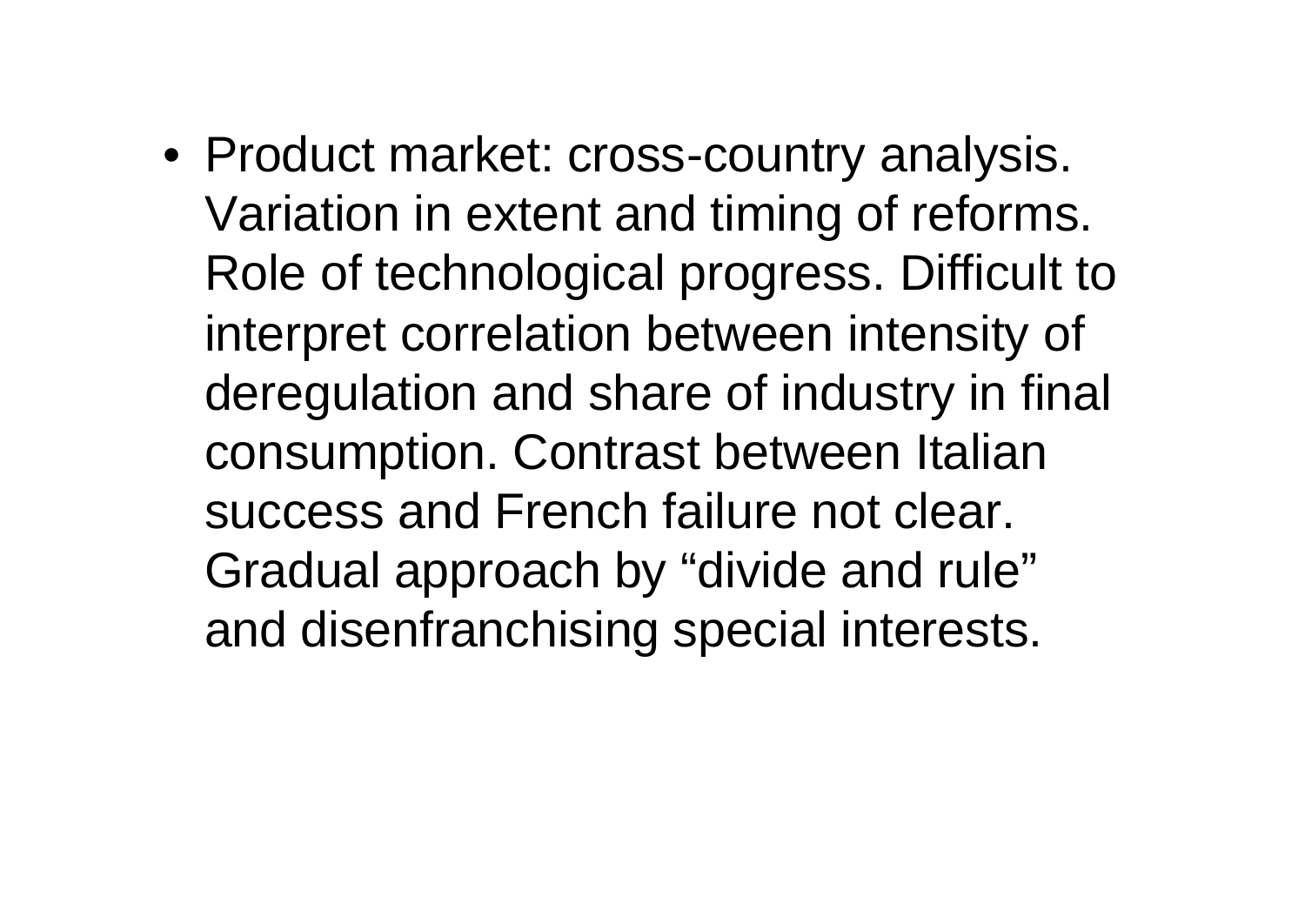- Privatization: less political economy analysis in this chapter; interesting contrast between Skoda and Avtovaz. Success in building commitment seems to be main difference between both. Why the external anchor mattered not clear here?
- Chapter on corporate governance in Russia a bit orthogonal. Emphasis on lack of legitimacy of Eltsin administration.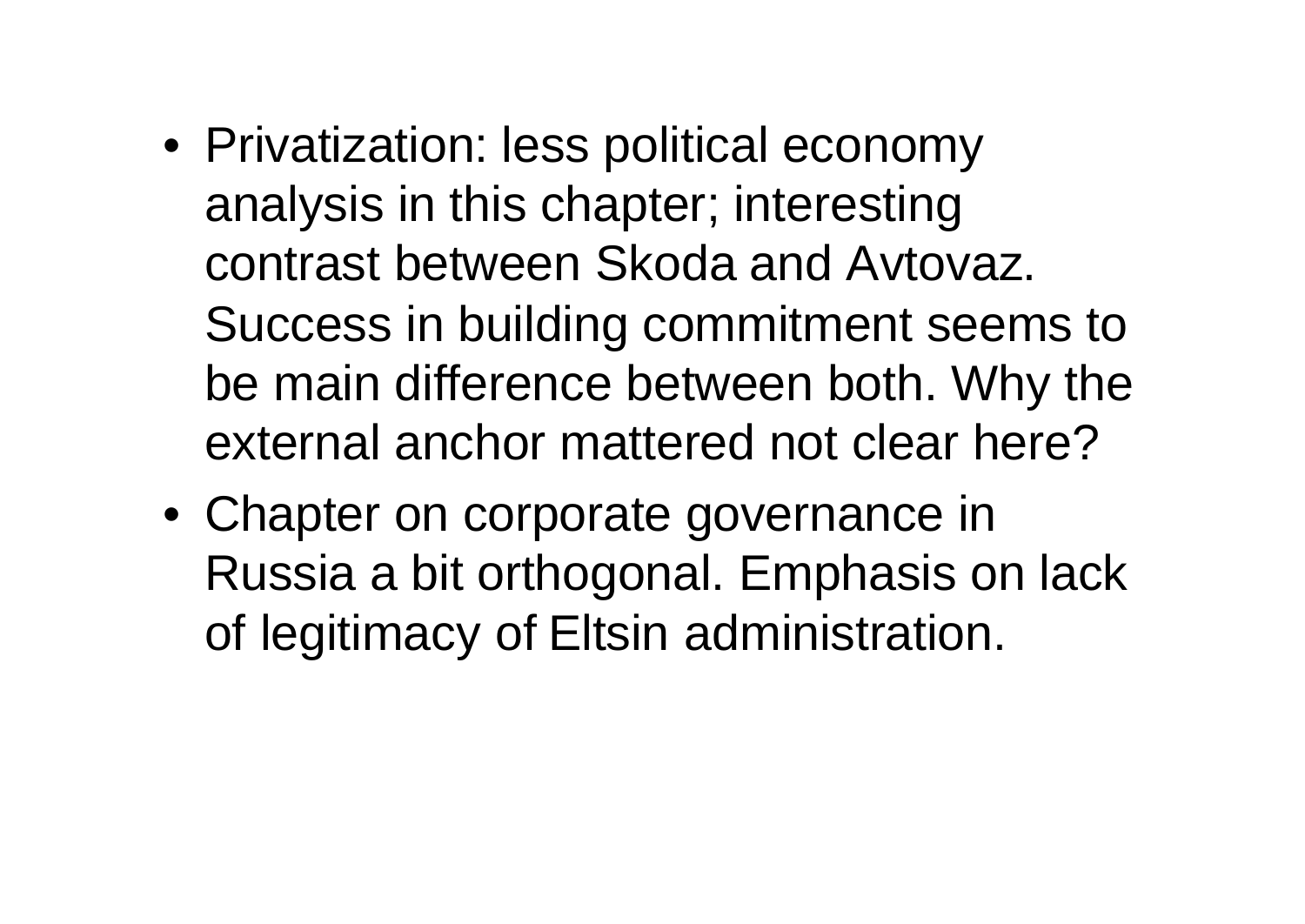|               | Electoral   External |                | Emer-            | Spillover | Commit-          | Divide           | Experi-   |
|---------------|----------------------|----------------|------------------|-----------|------------------|------------------|-----------|
|               | system               | constraint     | gency            | From      | ment             | And              | mentation |
|               |                      |                |                  | other     | <b>Building</b>  | rule             |           |
|               |                      |                |                  | reforms   |                  |                  |           |
| pensions      | $\boldsymbol{X}$     | X              | $\boldsymbol{X}$ |           | X                | $\boldsymbol{X}$ |           |
| Labor market  |                      | X              | $\boldsymbol{X}$ | X         | $\boldsymbol{X}$ |                  |           |
| Product       |                      | X              |                  | X         |                  | X                | X         |
| market        |                      |                |                  |           |                  |                  |           |
| privatization | $\boldsymbol{X}$     | $\overline{X}$ |                  |           | X                | $\bf{X}$         |           |
| Corporate     |                      |                |                  |           | $\boldsymbol{X}$ |                  |           |
| governance    |                      |                |                  |           |                  |                  |           |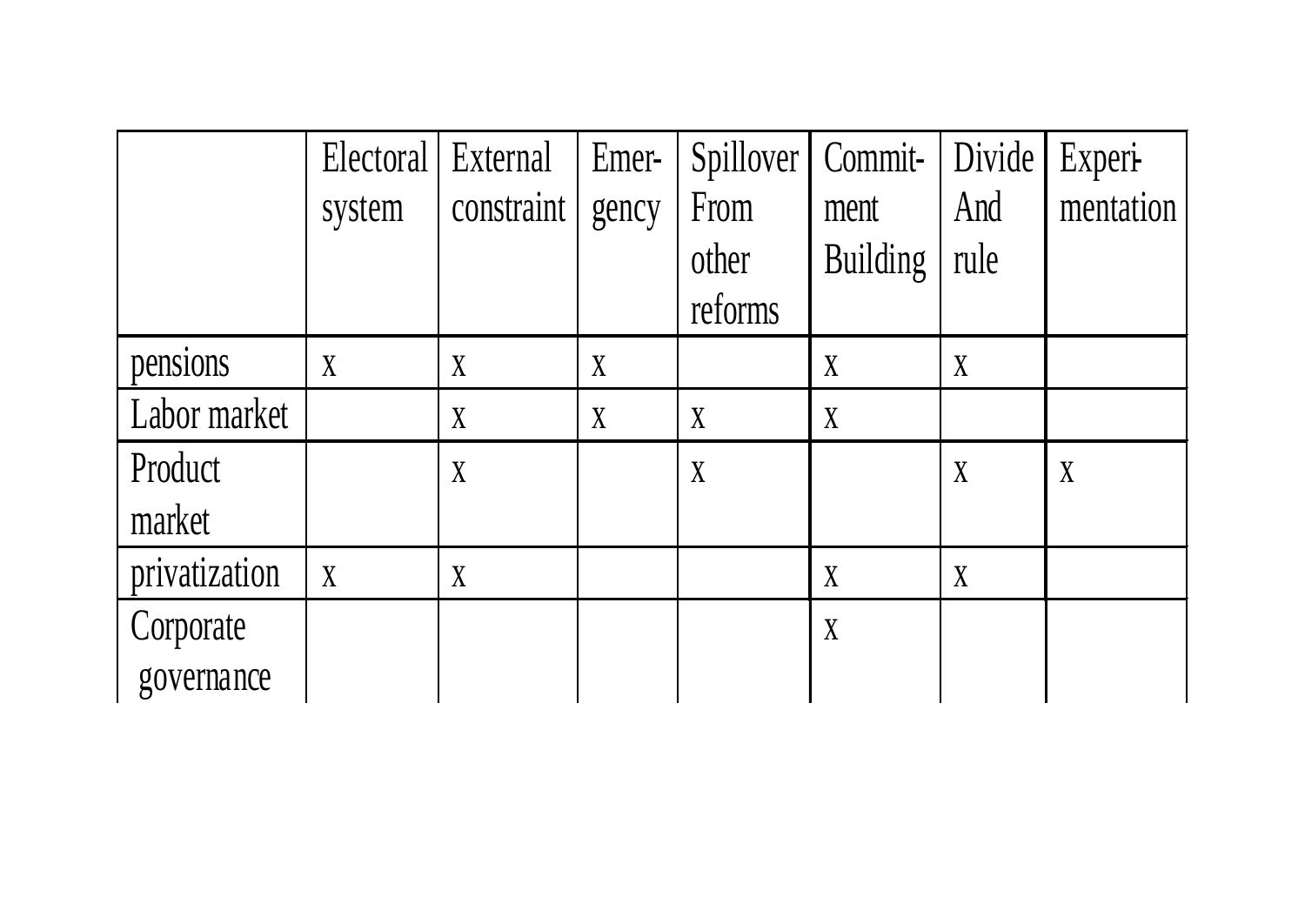- Which general road to take? Electoral reform versus consensus building?
- Choice of majoritarian system because it "helps reform" is a poor argument because constitutional change cannot be purely instrumentally rationalized. General choice behind (partial) veil of ignorance. Pure majoritarian logic also allows to hurt minority groups and leave them without protection. Forms of consensus-building inevitable.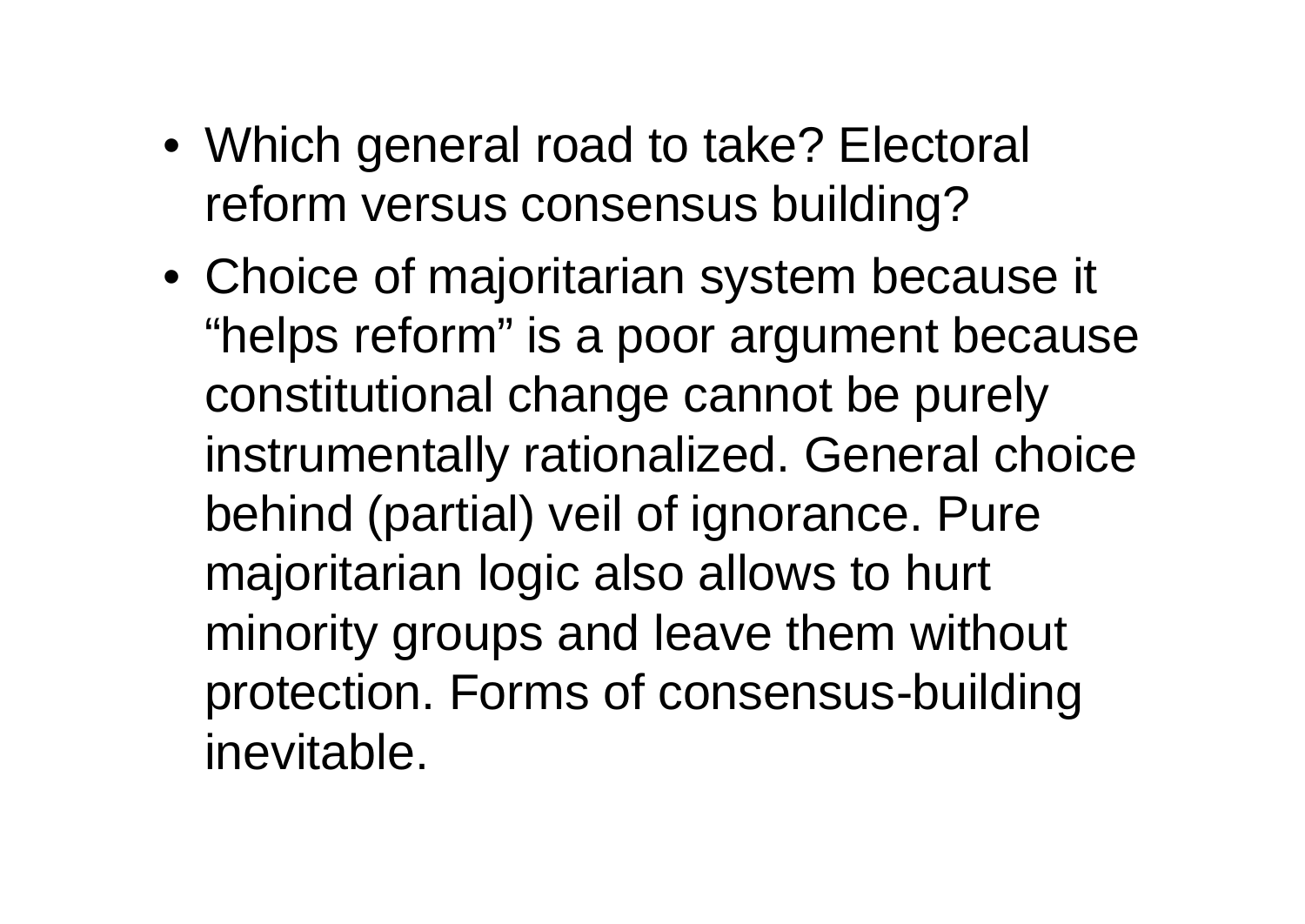- Consensus-building versus "divide and rule" in general interest (legitimate interests and social pact) versus special interest politics (illegitimate interests and rents)?
	- Not always easy to distinguish between both but reforms that call into question social pacts (public service pensions, unemployment benefits, European pacts?) benefit from consensus-building because notions of fairness are involved. Implicit notions that certain actions not allowed and that breach of pact and of mutual trust allows destructive actions.
	- Importance of signaling true intentions and of defining common goals (fear of deceit is powerful factor of blocking reforms).
	- Different institutions => different attitudes between social partners (Calmfors-Driffill absent in report!)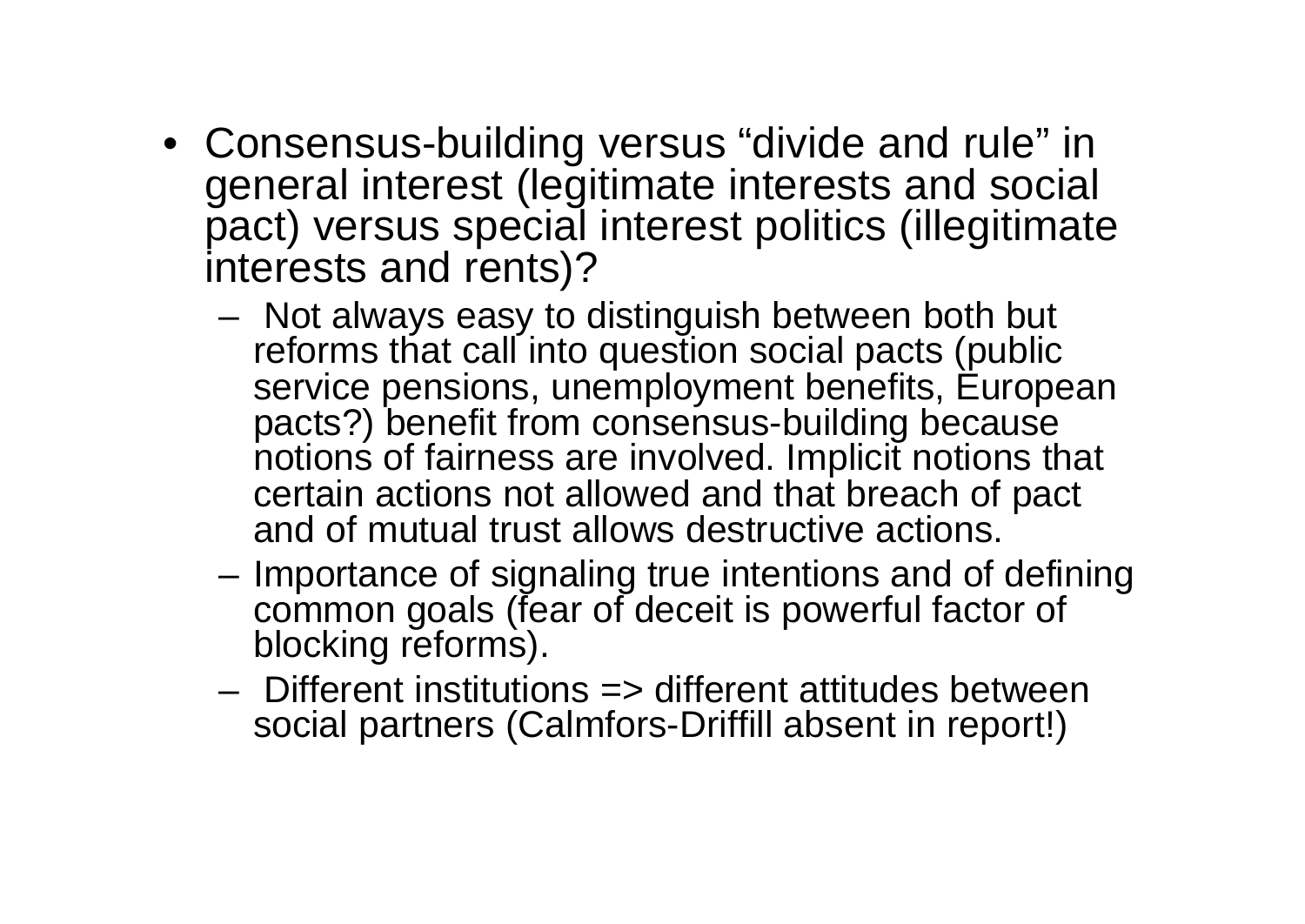- Dual track principle (pareto-improving). Applied in China.
	- Seems present in pension reforms.
	- Elements seem present in Spanish labor markets.
	- Present in companies (wages of new hires).

Can create dualism or be part of a social pact.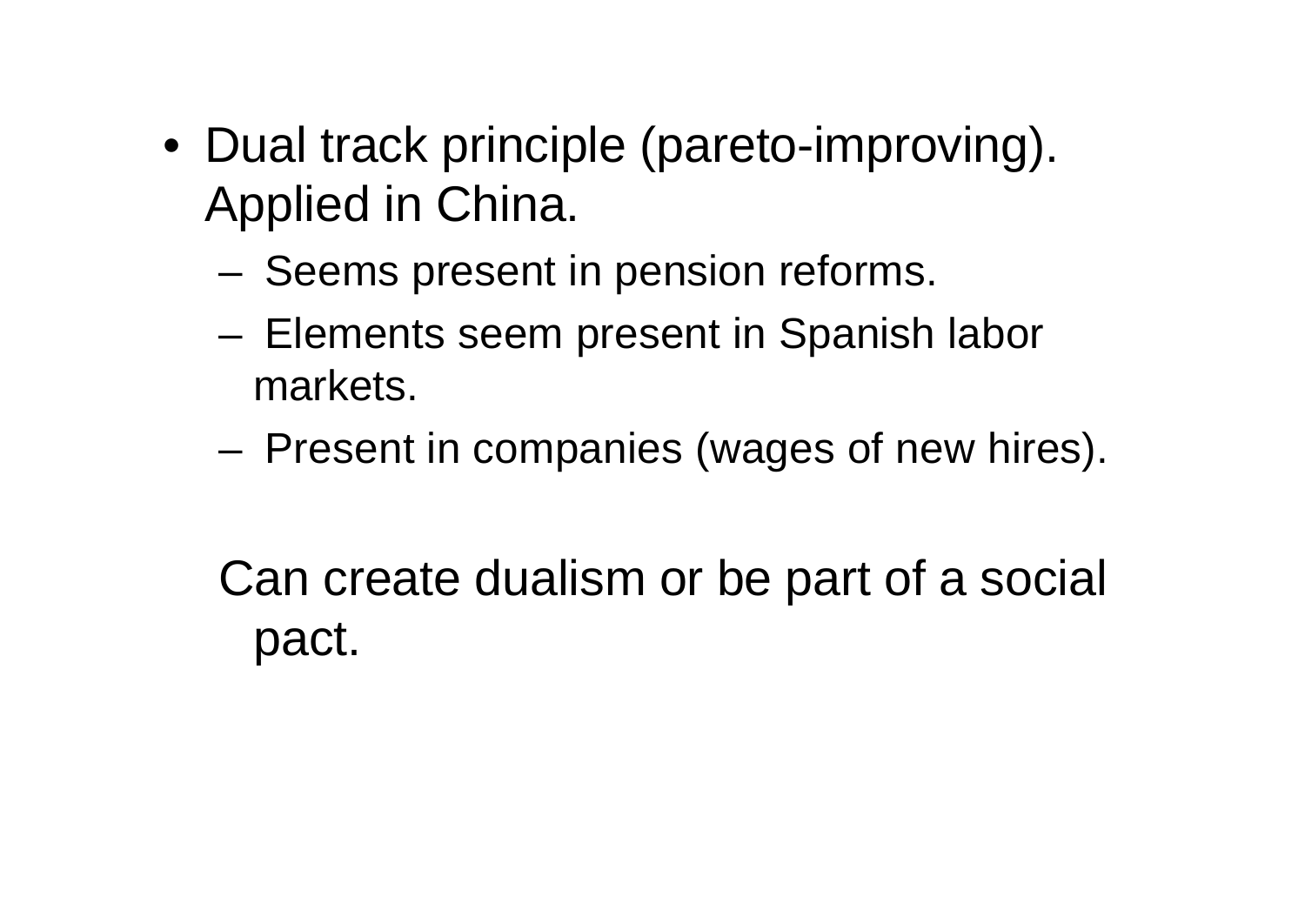- Go beyond analysis purely in terms of interests. Demographic shifts should predict absence of pension reform and even worsening of situation in most advanced countries. Why do politicians start reforms in the first place?
- Beliefs about the world also play an important role. Many actions and policies based on wrong beliefs, …
- …many recommendations of economists turn out to be wrong.